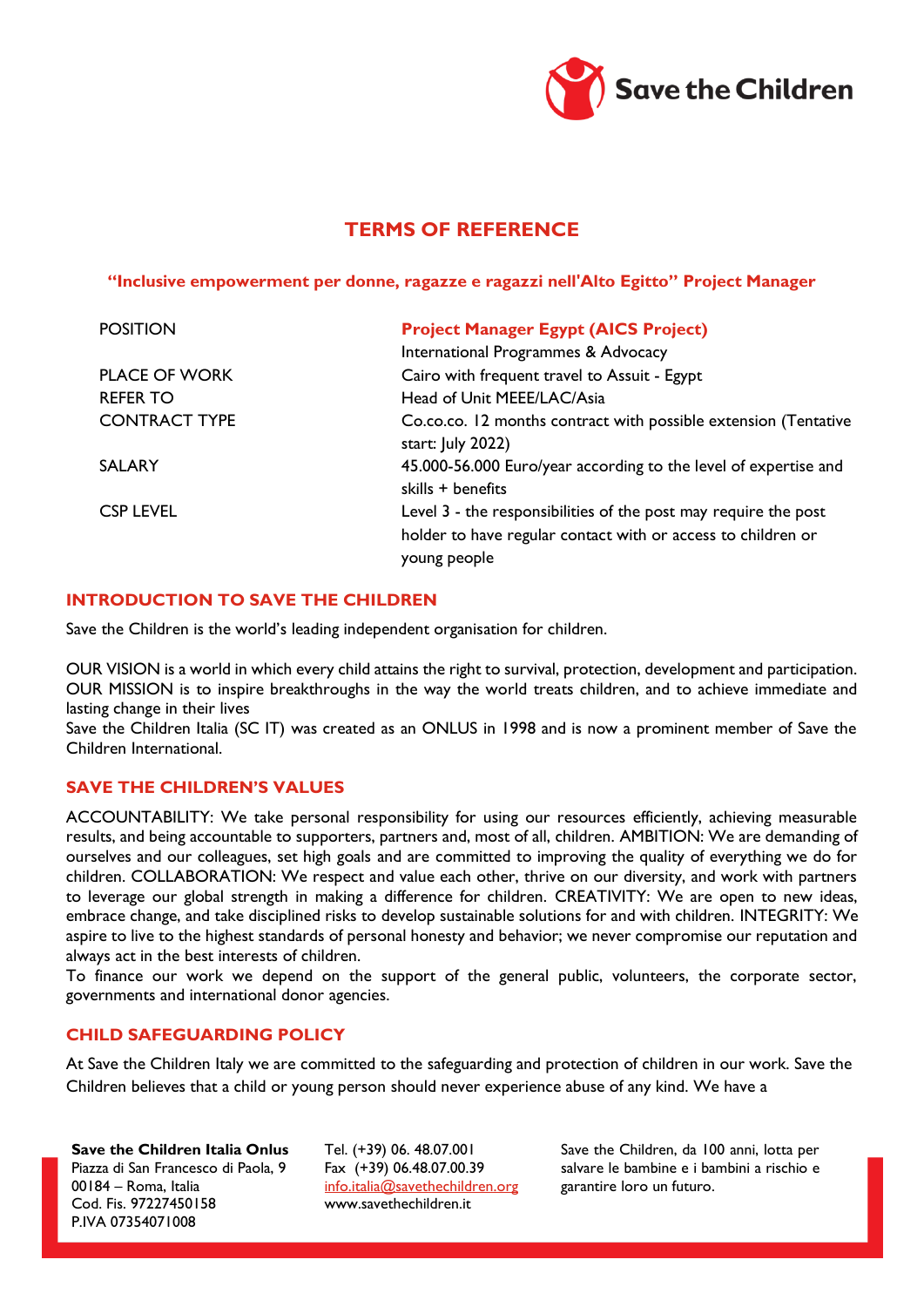responsibility to work in a way that promotes the welfare of children and protects them from harm. Our Organization has a zero tolerance approach to any harm to or exploitation of a child by any of our staff, representatives or partners. Save the Children expects the highest standards of behavior from all its staff when dealing with children. Those who are representing Save the Children must adhere to the Child Safeguarding Policy, both in their private and professional lives

Save the Children Italy will do everything possible to ensure that only those who are suitable to work with children are recruited to work for us.

## **JOB PURPOSE**

This position is responsible for leading the implementation of the three year project "Inclusive empowerment per donne, ragazze e ragazzi nell'Alto Egitto". The project is co-financed by the Italian Ministry of Foreign Affairs, and is implemented by Save the Children Italy in partnership with Save the Children Egypt.

This position ensures quality project management, operational planning, financial and grants management, documentation, staff management, and representation of the project in line with donor and internal Save the Children standards and procedures. The Project Manager will ensure that program interventions, are strategic in terms of Save the Children International overall strategies and effective in meeting project goals and objectives. The PM will be responsible for ensuring that all program resources are engaged in a timely manner and that implementation moves forward according to plans.

## **RESPONSIBILITIES**

#### **Project Management**

- Oversees the implementation, monitoring and evaluation of the Italian Ministry of Foreign Affairs funded project, ensuring management in accordance with Save the Children International program criteria and standards.
- Effective monitoring of financial and activities progress of the project, identification and design of potential project adjustments differing from the grant agreements (in coordination and to be approved by SC IT and Country Director, and in consultation with the donor agency).
- Ensures effective oversight of partner organizations with specific focus on their work plan, activities implementation and the capacity building support.
- Ensures proper coordination with HI (Humanity & Inclusion) for what concerns project related matters
- Provides oversight and technical leadership in designing strategies, supporting the project implementation, and facilitating technical dialogue with PDQ in country and TSPQ in SC IT.
- In close coordination with SC IT grant management Unit, ensures project implementation and compliance with donor regulation.

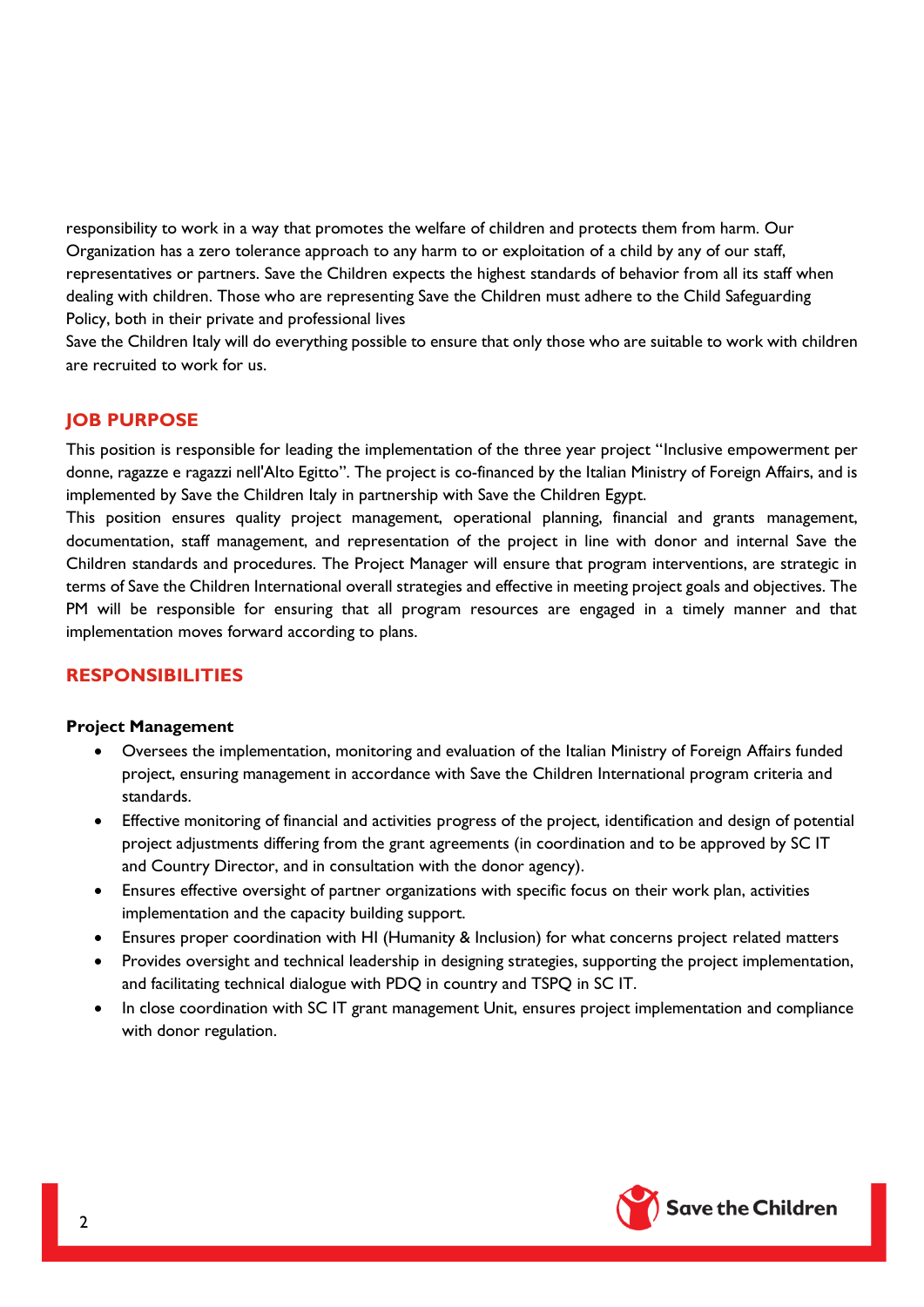## **Operations Planning**

- Provides overall leadership and management in creating short and long-range operational plans, which will lead to successful project implementation.
- Ensures that project staff effectively plans and delivers activities according to overall project implementation plan. This will include detailed annual activity and budget management, quarterly work and budget and procurement projections, which will be accompanied by appropriate cash flow needs analysis.
- Ensures compliance with SC Child Safeguarding Policy, as well as Accountability and Child Participation practices throughout the projects' activities.

## **Financial and Grant Management**

- Responsible for the budget of the project. The detailed annual budget and corresponding project plan will be tracked as per Save the Children accounting systems and in accordance with grant agreement stipulations.
- Ensures that all required financial reports are shared with SC IT in a timely and complete manner.
- Ensures that all donor procedures are in place and are strictly adhered to.
- Responsible for budget monitoring based on donor compliance and budget analysis and revision in line with project needs (budget amendments, project extension, notification letters etc..)
- Ensures that local partner organizations comply with SCI partnership guidance and donor regulation.

## **Project Documentation and reporting**

- Responsible for the completion of timely reports to SC IT and to donor (as per agreement)
- Documents and shares best practices and lessons learned and more broadly assist with research design, implementation, evaluation and dissemination of best practices internally and externally.
- Supervises M&E and helps creating project reporting systems with the overall goals to: (i) track critical project elements and activities and allows timely adjustments before they reach a critical stage and (ii) report outcomes and impacts to donors and Save the Children.
- Coordinates, through SC IT and in cooperation with HI, the delivery of project activities to be implemented by the partner organization.

#### **Staff Management and Development**

- Manages the Project team: defines expectations, provides leadership and technical support needed, and evaluates direct reports regularly.
- Ensures that all staff understand and are able to perform their roles in line with the project and SCI structures.
- Ensures the recruitment, training, and promotion of staff as appropriate and ensures availability of appropriate professional development opportunities for staff.
- Incorporates staff development strategies and Performance Management Systems into team building process.

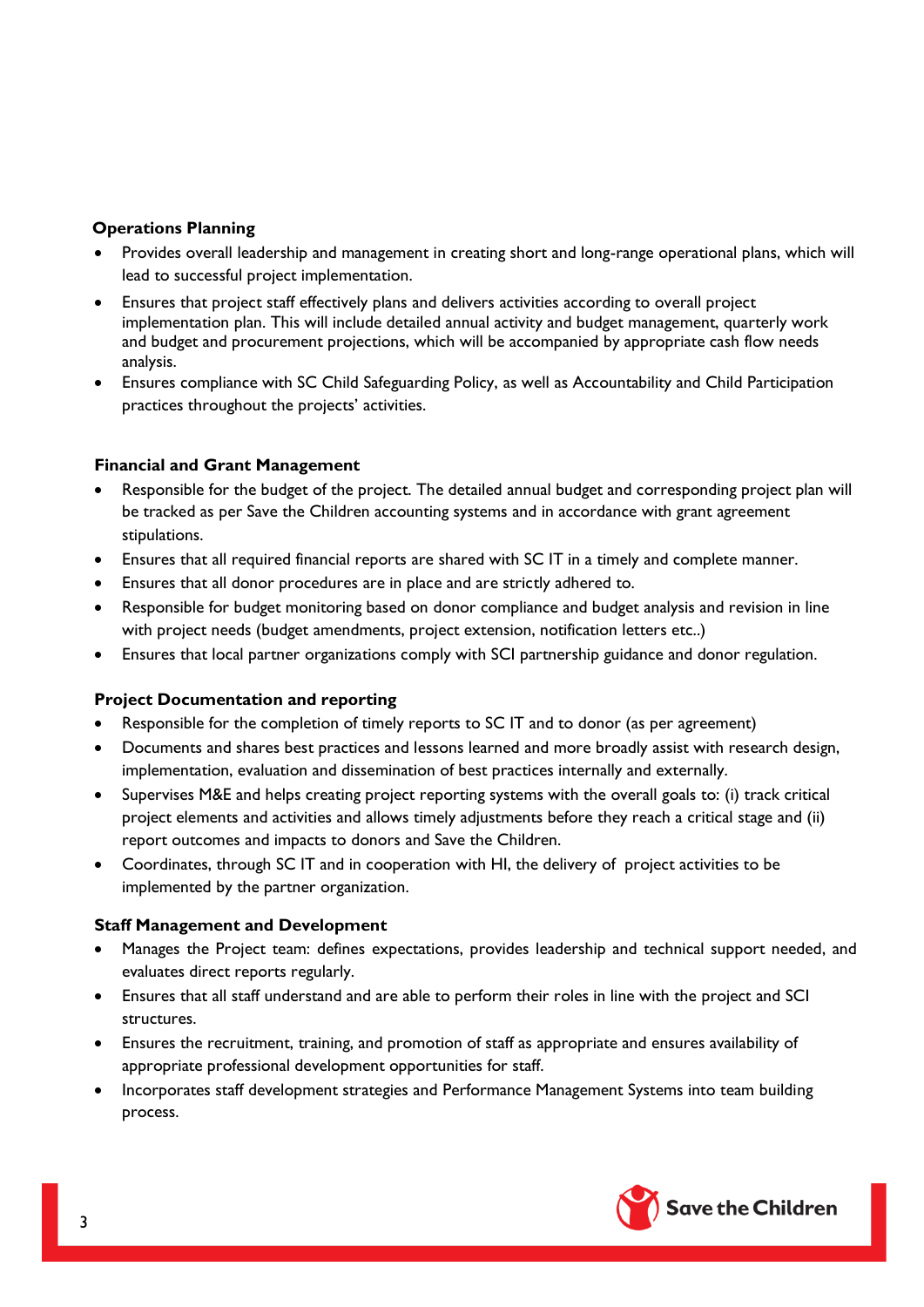Manages the performance of all the staff working on the project through effective use of the Performance Management System including the establishment of clear, measurable objectives, ongoing feedback, periodic reviews and fair and unbiased evaluations and coaching, mentoring and other developmental opportunities.

#### **Representation**

- Establishes and maintains good relations with the Italian cooperation r in country, including both AICS technical and senior level representatives, in close coordination with SC Italy and SCI teams.
- Acts as SC focal point for AICS in country representing SC in both bilateral and wider meeting between AICS and partner NGOs
- Gathers intelligence on AICS priorities in country and shares with SCIT and SCI colleagues; supports prepositioning efforts for future funding opportunities, facilitating meetings between AICS and SCI colleagues
- Promotes networking and good relations with Italian NGOs operating in Egypt, also in light of potential partnerships
- Coordinates and liaises with the local government when needed and represents the project and SC with NGOs, and other agencies involved in the relevant sector.
- Represents the project in policy and technical fora in Egypt and shares best practices and learning.
- Ad hoc support to engagement to various SC IT donors in country

Lead in-country discussions around donor compliance, to then highlight main problems and scenarios to SC Italy

## **EDUCATION**

- Bachelor's degree, preferably an advanced degree in International Development studies, Political Science.
- Fluency in Italian essential, working knowledge of English is mandatory. Knowledge of Arabic is an asset
- High computer skills, and high proficiency in Microsoft Office Components

## **EXPERIENCE & QUALIFICATION**

- Demonstrated experience in project and financial management (minimum 3 years in the sector, including three years in a similar role, better if on AICS funded projects)
- Demonstrated experience working with Italian Ministry of Foreign Affairs funded projects in a management/finance capacity
- Experience working in Economic Empowerment programs, Inclusiveness is preferable
- Knowledge of the local context is an asset
- Experience of donor representation
- Experience in solving complex issues through analysis, definition of a clear way forward, and ensuring stakeholder buy in.

## **SOFT SKILLS**